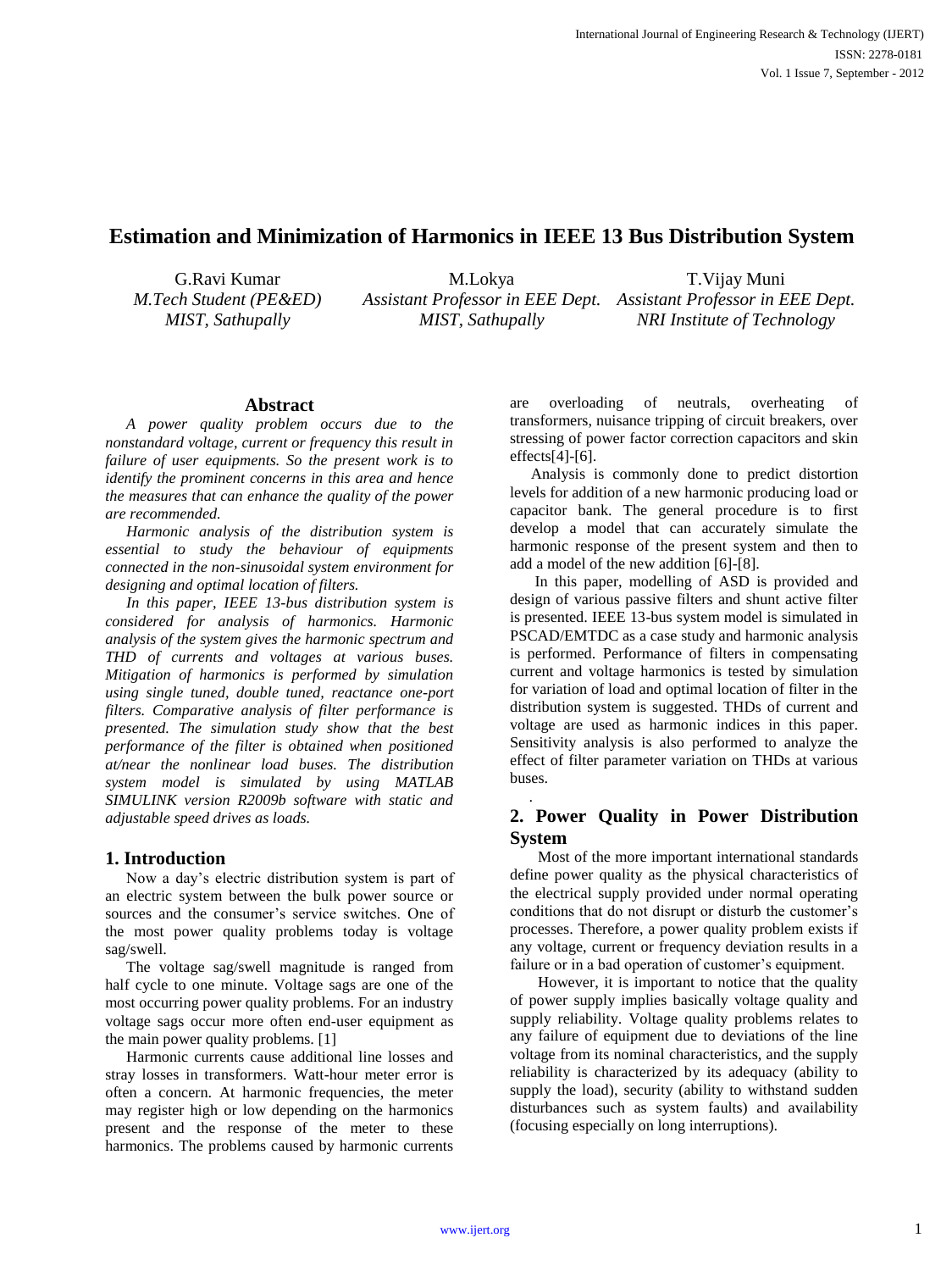Power quality problems are common in most of commercial, industrial and utility networks. Natural phenomena, such as lightning are the most frequent cause of power quality problems. Switching phenomena resulting in oscillatory transients in the electrical supply, for example when capacitors are switched, also contribute substantially to power quality disturbances. Also, the connection of high power nonlinear loads contributes to the generation of current and voltage harmonic components. Between the different voltage disturbances. that can be produced, the most significant and critical power quality problems are voltage sags due to the high economical losses that can be generated. Short-term voltage drops (sags) can trip electrical drives or more sensitive equipment, leading to costly interruptions of production.

For all these reasons, from the consumer point of view, power quality issues will become an increasingly important factor to consider in order to satisfy good productivity. On the other hand, for the electrical supply industry, the quality of power delivered will be one of the distinguishing factor for ensuring customer loyalty in this very competitive and deregulated market. To address the needs of energy consumers trying to improve productivity through the reduction of power quality related process stoppages and energy suppliers trying to maximize operating profits while keeping customers satisfied with supply quality, innovative technology provides the key to cost-effective power quality enhancements solutions. However, with the various power quality solutions available, the obvious question for a consumer or utility facing a particular power quality problem is which equipment provides the better solution.

#### **3. Reactive Power in Voltage Regulation**

#### **3.1 Voltage Disturbances**

Voltage sag or dip represent a voltage fall to 0.1 to 0.9 p.u. and existing for less than one minute and voltage swell is the rise in voltage of greater than 1.1 p.u. and exists for less than one minute.

### **3.2 Voltage Control by Reactive Power Compensation**

First, we consider an uncompensated line. The current drawn by the load depends on the load itself and the line voltage. The current engenders the voltage drop in the transformer and the line reactance. It results in the decrease in transmission voltage  $V_T$  and distribution voltage  $V_D$ . Figure 1.1 shows the vector diagram of a single load centre connected to uncompensated line. The voltage drop in the line mainly depends on the current taken by the load as well

as the resistance and inductance in the line.



Figure 1.1 Uncompensated Lines with Single Load



Figure 1.2 Compensated Lines with Single Load

It can also be seen that the angle between the voltage and the current is playing a major role in maintaining the voltage. Let us consider the supply voltage is E. Now due to the voltage drops  $I_R$  and  $I_X$  the load voltage is V. It is possible to bring  $V=E$ , just by making the current to lead so that the vector diagram will get modified as shown in figure 1.2. i.e by the use of shunt compensation (either at the transmission line or at the distribution line) the voltage at the load end can be regulated.

#### **4. Model of Adjustable Speed Drives (ASD)**

ASDs consist of an induction motor supplied by variable AC voltage derived from converters. Hence, the ASD consists of three major components; the first is the front end, which is usually a 6 or 12 pulse rectifier. The second is the inverter stage that converts the generated DC voltage to controllable frequency and AC voltage to control the speed of the motor. The last stage is the DC link (shunt capacitor) that couples the two main stages and help in reducing the ripples of the DC voltage in case of VSI and PWM topologies.

The front-end rectifier injects harmonic currents into the AC supply system due to its switching process. The inverter introduces additional ripples in the DC link current, which in turn penetrates into the supply side and hence contributes for harmonics. Like all other non-linear and switching loads, ASDs were normally represented by harmonic current injection. The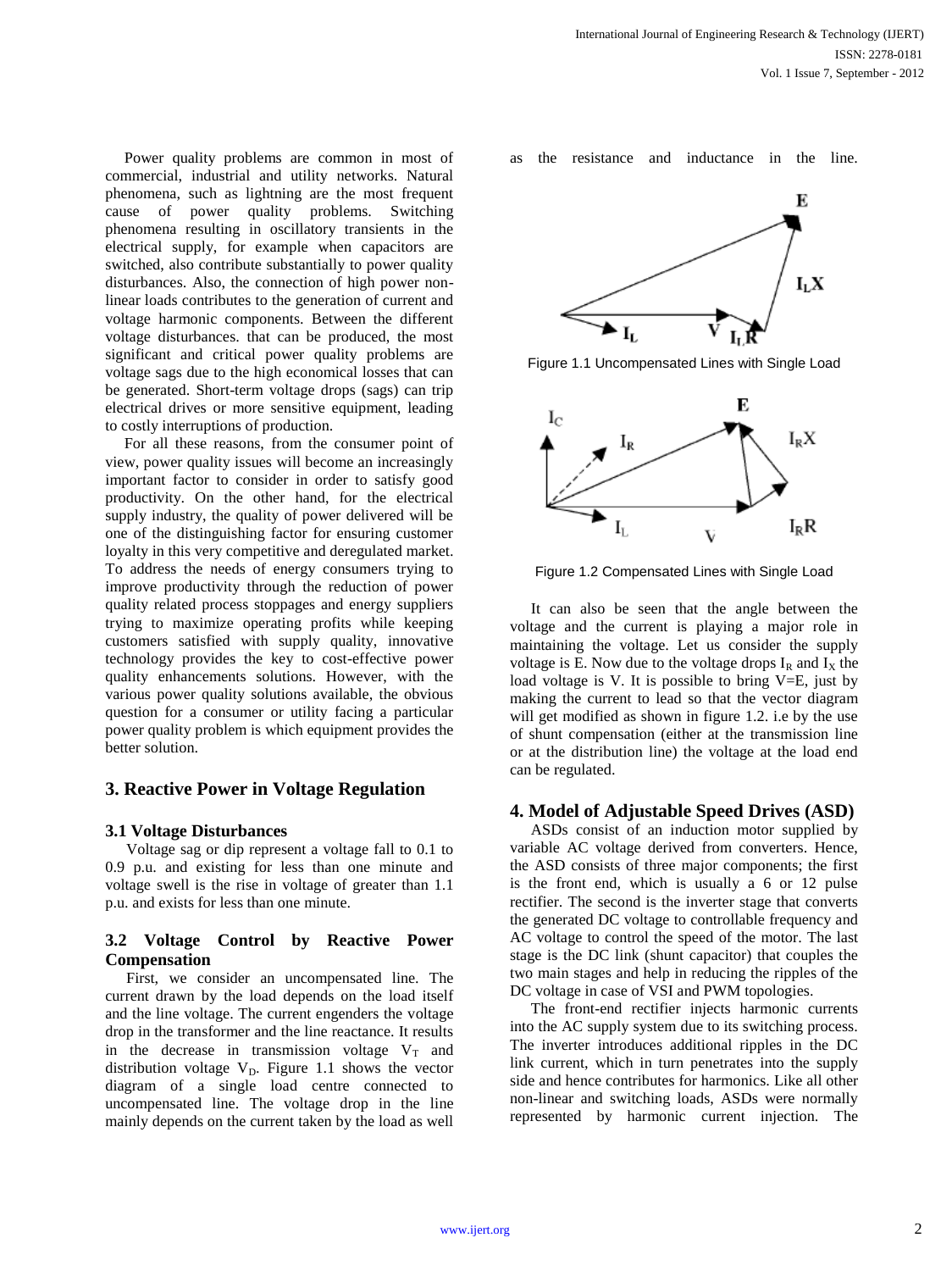magnitude of these harmonic currents was taken to be equal to (1/n)th of the fundamental frequency current for the nth harmonic. But this method implies does not consider the interaction between the current and the voltage harmonics generated by the device. This might lead to the wrong estimation of the system distortion level. In order to accommodate these interactions while calculating the system distortion, the ASD model together with the system will be represented in the time-domain to accurately account for the harmonic interactions.



Figure 2: Generic converter circuit for ASD

The harmonics injected by the inverter is mainly dependent on the inverter topology and the motor characteristics. Therefore, the ASD can be modeled with a common three phase bridge converter circuit together with a DC link circuit and a harmonic current source to represent the inverter and the motor as shown in Fig. 2. The DC link capacitor in case of VSI and the DC inductor in case of CSI can block the propagation of the harmonics generated from the inverter side from entering the AC system [7]. This conclusion calls for a simple representation of the converter and the motor collectively by a DC current source instead of a harmonic current source. The direct current into inverter can be estimated from the motor load as (1).

$$
I_{dc} = \frac{P}{2.3V_{ph}\cos\alpha} \tag{1}
$$

#### **5. Design of Passive Filters**

Passive harmonic filters reduce distortion by diverting harmonic currents in low impedance paths. Passive filters are designed to be capacitive at fundamental frequency, so that they are also used for producing reactive power required by converters and for power factor correction.

#### **5.1 Single Tuned Filter**

The most common type of shunt passive filters used in harmonic mitigation is the single tuned filter (STF) which is either a low pass or band pass filter. This type of filter is the simplest to design and the least expensive to implement. The configuration of a single tuned filter is depicted in Fig. 5.1. The major criteria in designing the filter, is the selection of proper capacitor size that gives a reasonable power factor at fundamental frequency. The capacitor reactance value, Xc and reactive power relationship is given by,

$$
X_c = \frac{kV_{cap}^2}{MVar_{filter}}
$$
 (2)

where kVcap is the line-to line rated voltage of the capacitor and MVAr is the reactive power of the capacitor. The filter capacitance is then calculated using  $(3)$  as

$$
C = \frac{1}{2\pi f X_c} \tag{3}
$$

where f is the fundamental frequency. (4) is then used to obtain the reactor value of the filter.

$$
L = \frac{1}{\left(2\pi f n\right)^2 C} \tag{4}
$$

where n is the harmonic order to which the filter is tuned. The value of the resistance R determines the quality factor (Q) of the filter and is equal to the ratio of the inductive or capacitive reactance, at resonance, to the resistance. Typical values of Q range from 15 to 80 for filters used in industrial and commercial applications [12].



Figure 5.1 Single Tuned Filter

#### **5.2 Double Tuned Filter**

The double tuned filter (DTF) consists of a series LC circuit and a parallel RLC circuit. The basic configuration of DTF is shown in below Fig. 5.2. If f1 and f2 are the two tuning frequencies, both the series circuit and the parallel circuit are tuned to approximately the mean geometric frequency  $f_m = \sqrt{f_1 f_2}$ .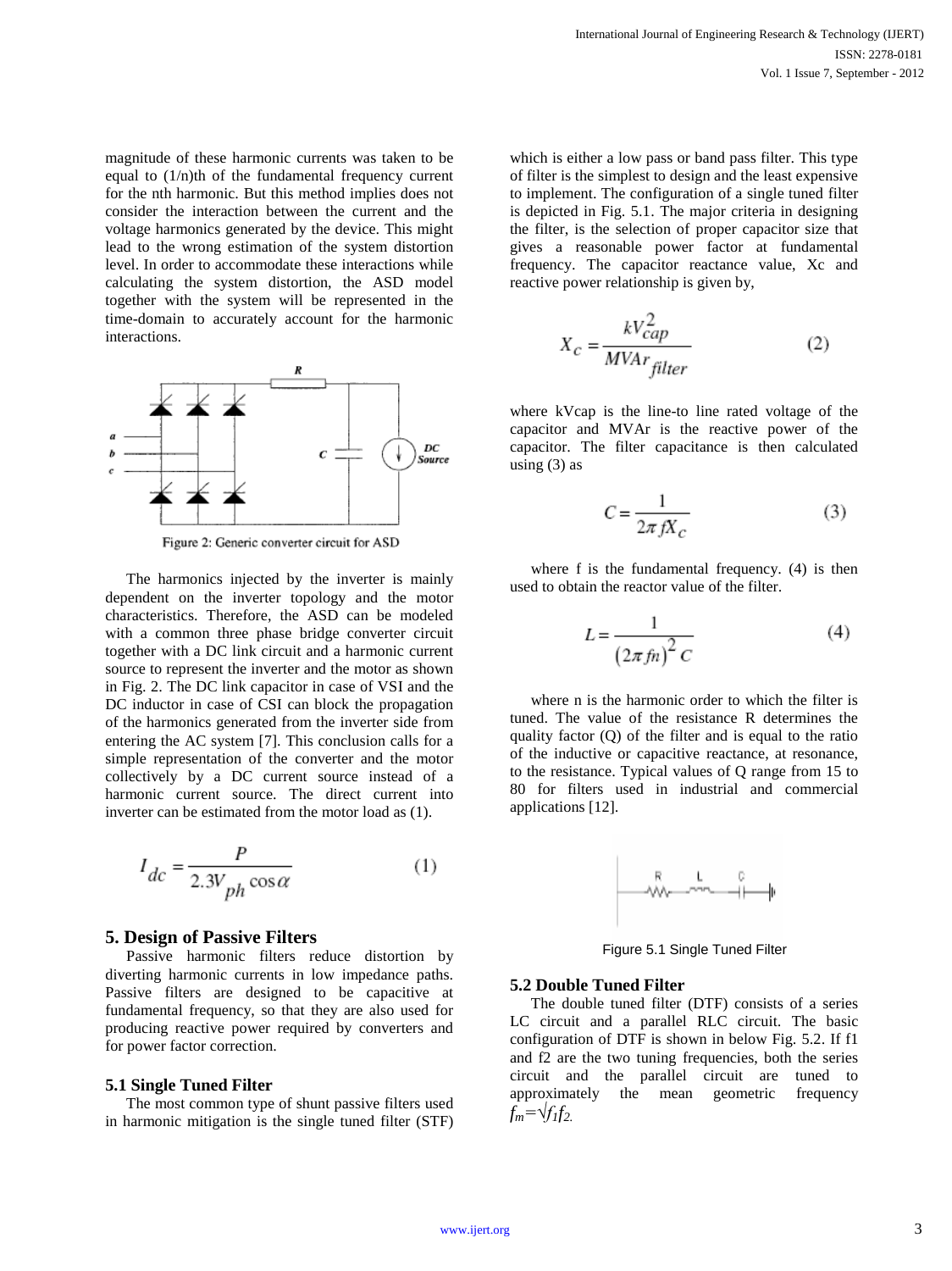

Figure 5.2 Double Tuned Filter

DTF can be used to filter two harmonic components simultaneously. Compared to the STF with the same performance, DTF has a few advantages such as only one reactor is subjected to full line voltage, its losses are much lower and the impedance magnitude at the frequency of the parallel resonance is lower and smaller space needed.

#### **6. IEEE 13 Bus Distribution System**

A practical IEEE 13-bus [9] medium voltage industrial distribution system feeding different types of industrial and commercial loads shown in Fig. 6 is considered for harmonic analysis. The system transformer and feeder data [8] are given in Tables I and II. The system is fed from a utility supply at 69kV at bus 4 and a local generator of 13.8 kV operating at bus 1. A power factor correction capacitor rated of 6000 kVAr is connected at the point of common coupling (PCC) at bus 3. Two harmonic producing loads namely the adjustable speed drives of 20 hp each are serving the customers at bus 7 and bus 10.







Figure 7.1 Simulink Model of IEEE 13 bus Distribution System



Figure 7.2 Simulink Model of ASD

## **8. Simulation Results**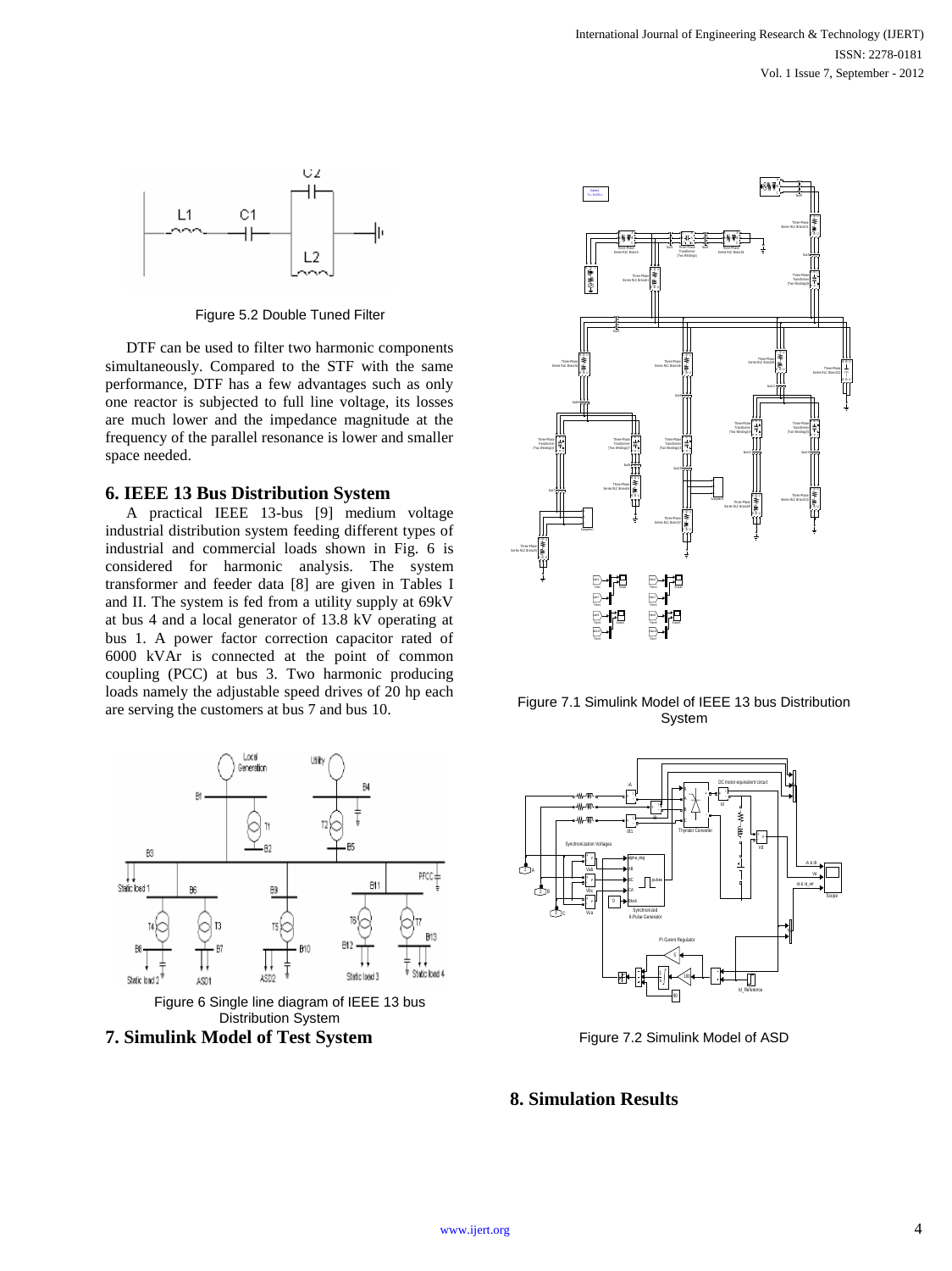

Figure 8.1 Current at bus 3 & 7.



Figure 8.1 Current at bus 9 & 10.







Figure 8.4 Voltage at bus 9 & 10.







Figure 8.6 THD at bus 10 with single tuned filter (0.34%).